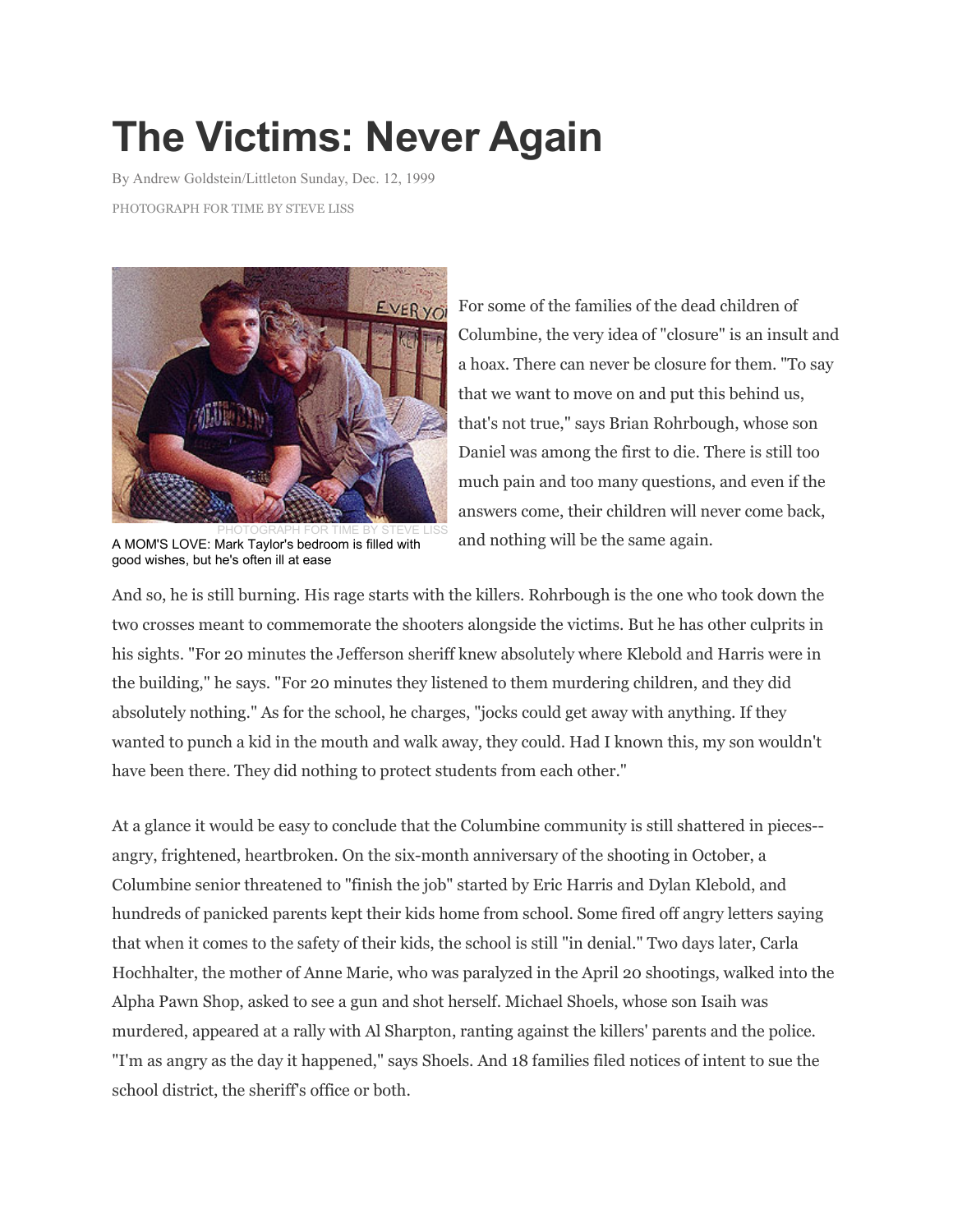But beneath all the public outrage, there are signs that most of the victims of Columbine have been quietly piecing their lives back together. The victims' families have written thousands of thank-you notes, have created scholarships in the names of their children, and are trying to raise money to build a new library. Students and teachers have managed to have a relatively normal school year, and many are using April 20 as inspiration to rethink the way they treat their peers. All say they are committed to finding ways to ensure that a tragedy like this doesn't happen again, anywhere.

Even the growing pile of potential lawsuits is not what it appears. The families insist they are less interested in blame or recompense, than simply answers. A few do need money because of mounting medical bills. Expenses for Richard Castaldo, who is paralyzed from the waist down, could top \$1 million. Mark Taylor, who has had four operations and faces a long, painful road to recovery, needed an \$1,800 therapeutic mattress, but his HMO refused to pay for it, and the family had to find other means. "If the insurance companies aren't doing their job," asks Donna Taylor, "then what are we supposed to do but sue?"

Most families filed intents to sue simply because the sheriff's office had not yet finished its report by the time Colorado's 180-day deadline to file such intents came, and the families wanted to keep their options open in case the report fails to answer the questions that have haunted them since April. Why didn't the police or the school pick up on the killers' warning signs? Why, once the carnage began, didn't the police move in faster? "We'd love to know exactly what happened," says Darcey Ruegsegger, whose daughter Kacey is recovering from a shotgun wound in the back. "Not to blame, but just to know. If there were mistakes made, then by learning perhaps we can prevent something like this from happening again."

On the Sunday before Thanksgiving, many of the victims' families gathered at St. Luke's Church for their monthly potluck dinner. Few of these families had even met before April 20, but the tragedy has brought them together. "They're my family now," says Don Fleming. "They have become our closest friends." They sit around, tell stories and support one another. After Carla Hochhalter killed herself, Ted Hochhalter was left to care for Anne Marie by himself. The parents of Corey DePooter, who was killed at Columbine, gave the Hochhalters a freezer they had received as a gift, and they- along with other families of the dead--stocked it with food.

With the pain of the six-month anniversary behind them, the families were finding joy in taking baby steps: Kacey Ruegsegger, who was a world-class quarter-horse rider before the blast shattered her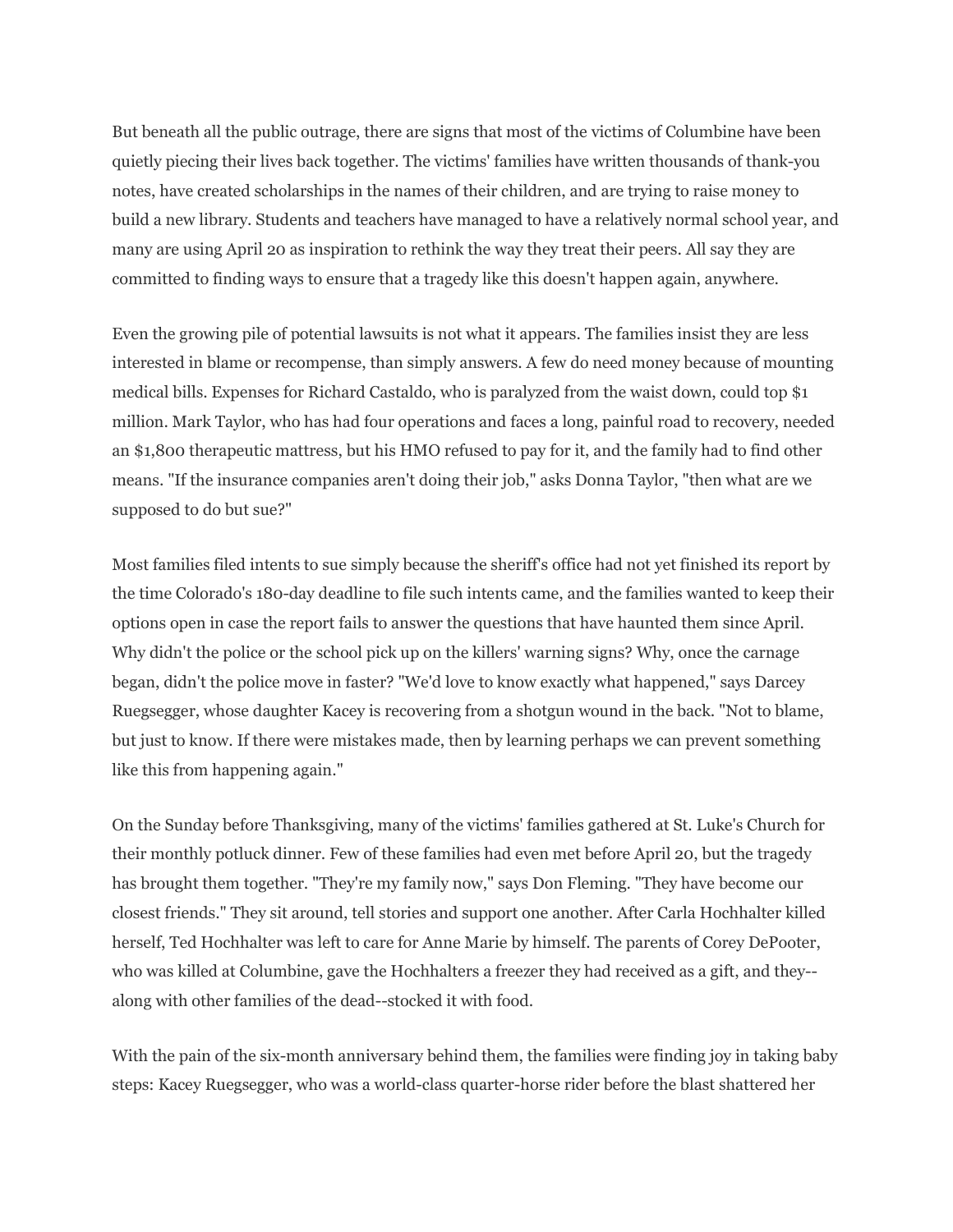right arm and shoulder, is back in the saddle again, competing even though after bone transplants and three operations she still might never have full use of her arm. Richard Castaldo, whose eight gunshot wounds left him a paraplegic, has spent four months in the hospital and suffered through seven operations, but now he's back at Columbine. Every day a special lift hoists Richard and his black wheelchair into the big yellow Bluebird school bus that can seat 72 passengers but is reserved just for him; Richard plans to graduate with his class in June.



RICHARD CASTALDO: After seven operations and four months in the hospital, Richard still doesn't have the finger coordination to master the saxophone, his true love. Yet he's back playing with the school band, now on percussion. "There's nothing to be angry at now," he says. "But I do want to get better"

Families that kept their dead children's rooms locked up since April 20 have finally begun to open the doors: Dee Fleming goes inside her daughter Kelly's room with Kelly's friends, listens to stories about her daughter and invites the girls to take home special keepsakes. The Mausers had always slept with their son Daniel's door closed, but since summer they've kept it open. Patricia Depooter takes comfort in going into her son's room, gazing at his clothes and shoes as he left them that April morning, and even taking an occasional whiff of his cologne.

It's still hard for Linda Sanders to talk about her husband Dave, the much loved teacher and coach who died while heralding kids to safety, without welling up with tears. By the end of November, she still had not gone back to the campus. Every time she had been inside the school, she was walking with Dave or going to pick him up or watch him coach. Returning, she feared, would destroy all those positive memories. But last week was the opening game for the girls' basketball team, which Dave had coached. The girls from the team have regularly stopped by Linda's house with gifts or just to talk and keep her company. So Linda decided to support the girls on opening night. "It was definitely a big step for me," she says. "But I know I wasn't alone. I was with Dave every step of the way." The girls went out and won handily, for Linda and for coach Sanders.

The families at the potluck gathering were putting together laundry baskets for the needy. They filled 40 baskets--donated by the Denver Foundation--with clothing, food, soap and lotions, and drove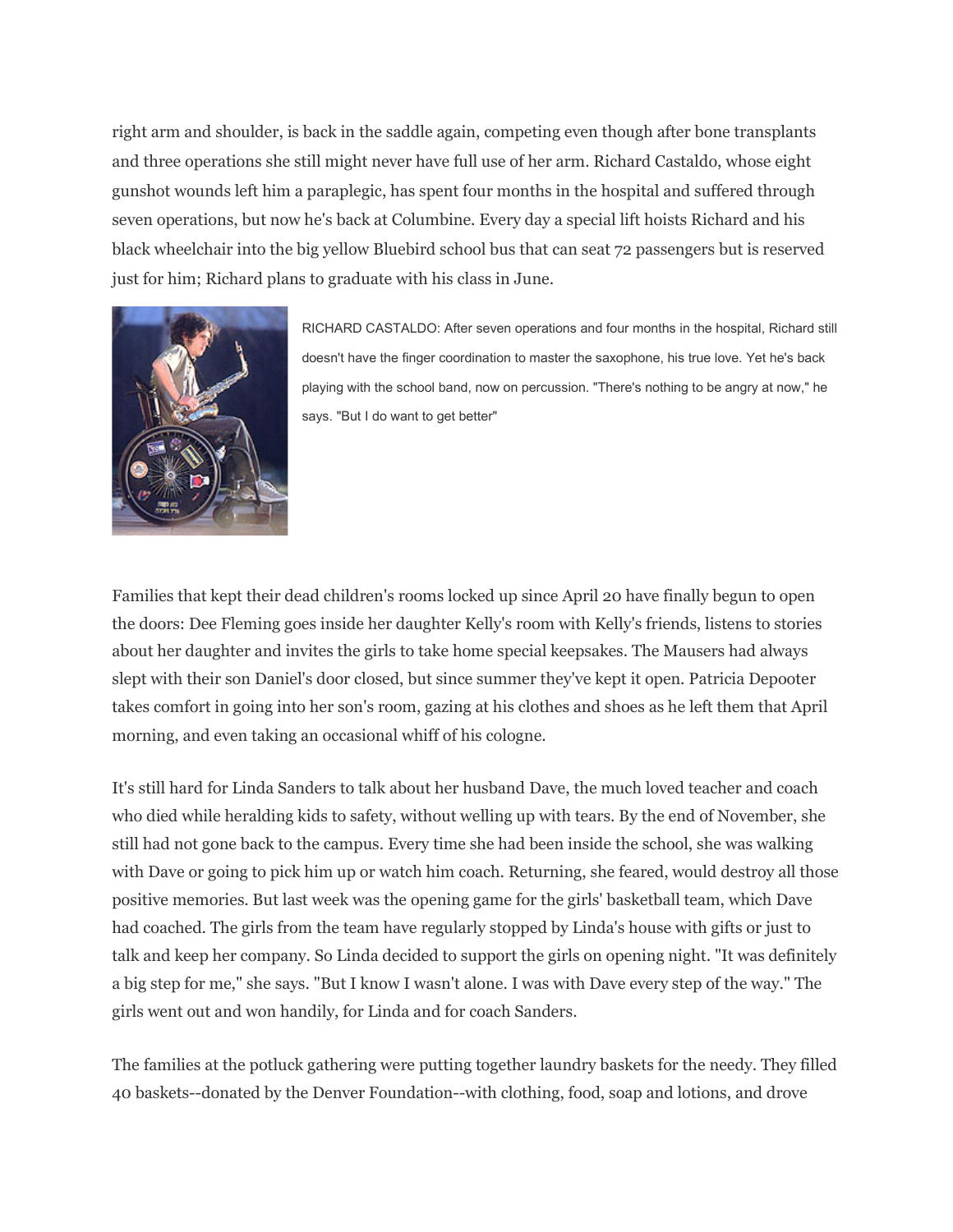them to shelters and charities. "This is a club nobody wants to join," says Bob Curnow, whose 14 year-old son Steven was killed, "but now we need to be role models, to create something positive out of all that's happened."

And they are. Patricia DePooter, whose son Corey had always wanted to be a Marine, helps the Corps collect toys and other gifts for impoverished kids. Linda Sanders, who says all the support from across the nation "has restored my faith in humanity," has written 1,700 thank-you cards, but she's worried she's missed some people. Next fall the Mausers plan to adopt a baby girl from China.

And together, many of the victims' families have formed the HOPE (Healing of People Everywhere) library fund. Last week the families announced hope's campaign to raise at least \$3.1 million to build a new library adjacent to the school and to tear away the floor of the existing library to create a stunning two-story atrium with a view of the Rockies. "The library is a kind of sanctuary. It was the heart and soul of the school," says Don Fleming. "How could you go in and concentrate, knowing that 10 kids were murdered there?"

In early November, several of the victims' families came together under different circumstances to testify at the sentencing hearing of Mark Manes, the 22-year-old acquaintance of Klebold's and Harris' who bought Dylan's semiautomatic Tec-9. With their suicide pact, Harris and Klebold had cheated their victims of a day in court, so this hearing might be the only chance for the families to describe in a court of law what they've been through. Representatives from nine families spoke, and the stories of suffering were so wrenching that several people had to leave the courtroom and a clerk had to get three extra boxes of tissues. When Manes was finally escorted out of the courtroom in handcuffs, sentenced to six years in prison, the families clapped. It wasn't much, but it was the first sense of justice they had got since April.

At the hearing, Tom Mauser was the only speaker who did not focus on the loss of his son. Instead, Mauser talked about guns. "I want you to consider," he told the courtroom, "that we lose an average of 13 young lives every day to gunshots. Every day. Every day."

Two weeks before the shootings, Daniel Mauser came home from school and asked his parents if they knew about the loopholes in the Brady Bill. Looking back, says Mauser, "that was a sign." His fight against gun violence is his way of honoring Daniel's memory. Mauser protested the n.r.a. convention held in Denver two weeks after the shootings; he picketed the offices of Colorado's U.S. Senators Wayne Allard and Ben Nighthorse Campbell after they voted to keep background checks at gun shows voluntary; and he's joined the Bell Campaign, a group that lobbies against gun violence.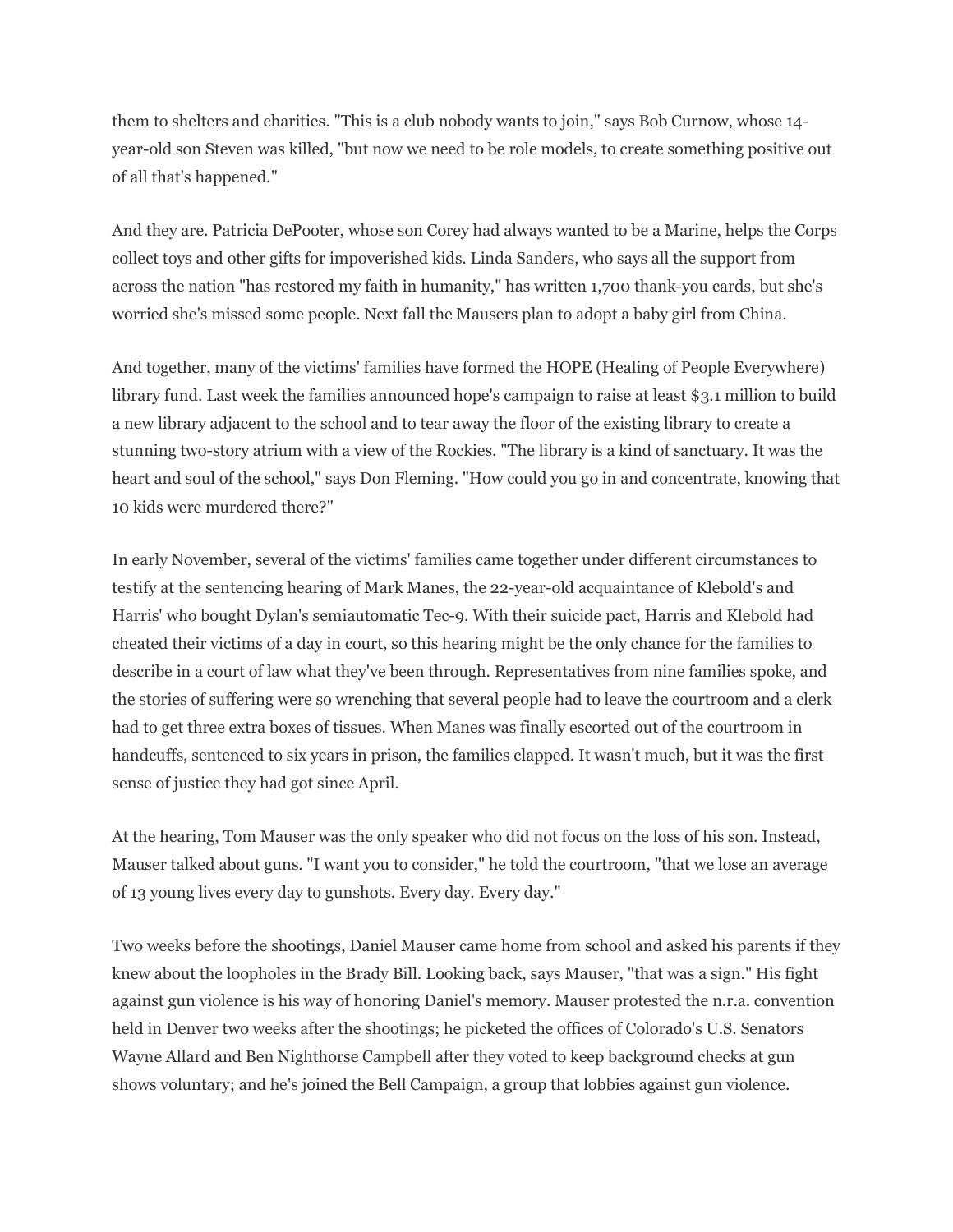"There's something wrong with a country when a kid can get a gun so easily and shoot that gun into the face of another kid, like my child," says Mauser. "Unfortunately it looks like it's going to take a lot more of these tragedies for real change to occur."



PHOTOGRAPH FOR TIME BY STEVE LISS

ADAM KECHTER: His older brother Matt used to play lineman for the football team. When Matt died, the team adopted Adam, 13. Two weeks ago, Columbine won the state football championship. Afterward the team presented Adam with the trophy

Students at Columbine don't want to wait that long. Eleven of them--their backgrounds as diverse as can be hoped for in this mostly white, Abercrombie and Fitch community--spend an hour one morning sitting around the conference table in the front office. They're brainstorming about what they've learned from their tragedy, and what they plan to do so that it never happens again. "I don't tease my friends as much as I used to," says freshman Kent Van Zant. "I try to be a lot nicer now to everybody."

Senior Joel Kuhns, who was in Harris' video class last year, says that this year, "a lot of seniors have been more open to people, even to underclassmen. This is the class that they're going to look at to see what happened afterward. I just think that's a huge responsibility for us, and we're doing a pretty good job of it." Adds Lindsey White, who serves in the senior senate: "There are still cliques. You're going to get that no matter what. But more people are willing to talk to other people they don't usually talk to."

All summer, principal Frank DeAngelis has been listening. He spent July and August serving on two school-safety task forces, reviewing everything from metal detectors to dress codes to having four or five armed officers patrol school grounds. "I'm not sure if that's the answer," says DeAngelis. "I think where money needs to be spent is educating our students about tolerance, about respecting one another, about communication." While Columbine High School did add an additional campus supervisor this year, along with 16 security cameras and a keyless entry system, DeAngelis is most proud of Columbine's efforts at prevention: the Links program that pairs upperclassmen with incoming freshmen; the emphasis on "zero tolerance" of threats and harassment; the hiring by the school district of Jackson Katz, a consultant who speaks to coaches and athletes about using their status to be role models, and the peer-counselor program, in which senior leaders can help identify students in need of support. At Columbine's opening-day rally in August, DeAngelis urged all students "who don't feel part of the Columbine family" to come to his office and let him know why.

In September a Columbine student expressed to victim parent Bob Curnow what many of her peers were feeling. "I just want everything to get back to normal," she said. Curnow told her: "I understand